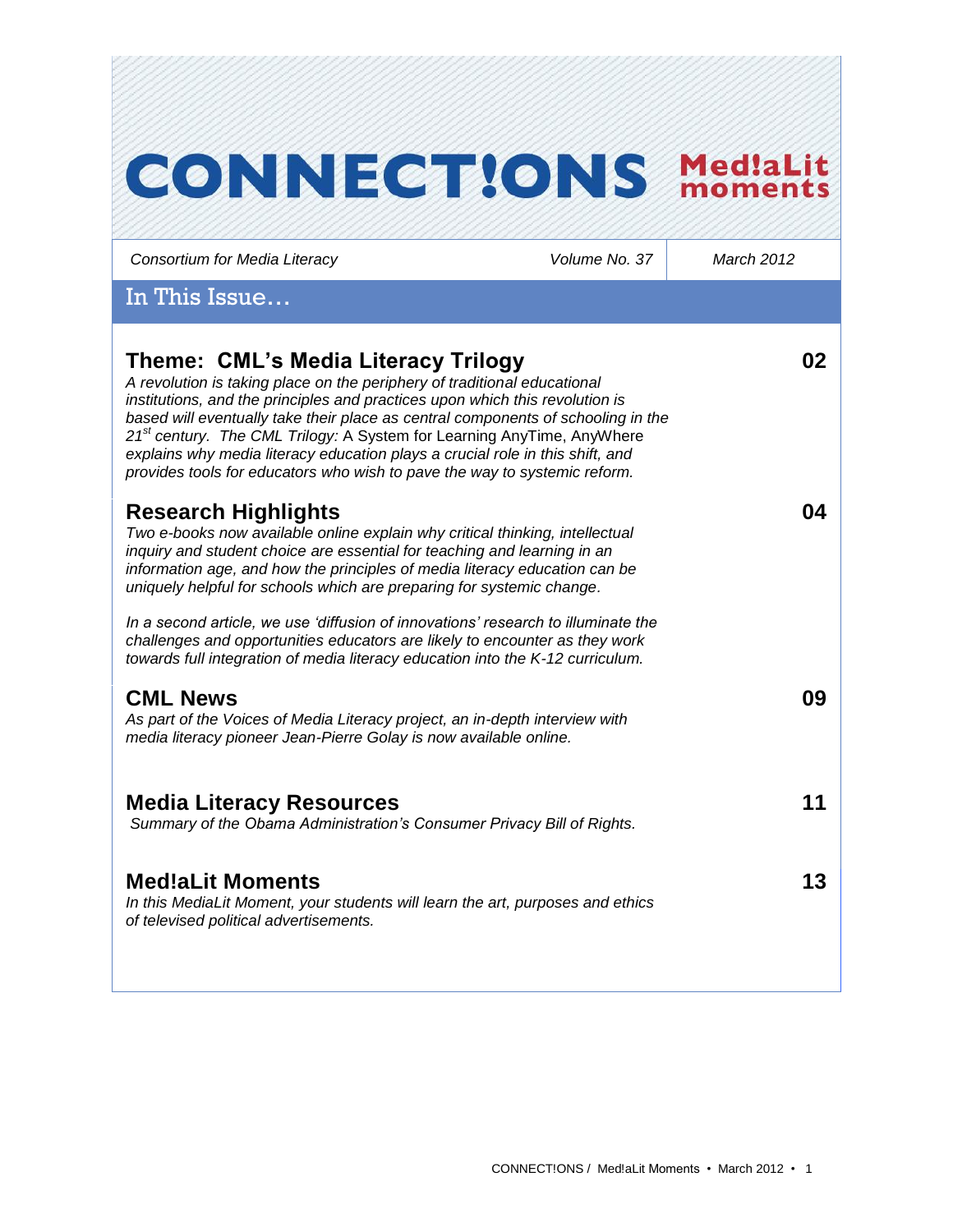# Theme: Introducing CML's Media Literacy Trilogy

Media literacy advocates often attempt to attract educators to the cause by pointing to students' high levels of engagement with media content and new media tools, but this message seems to gets lost as teachers feel compelled to prepare students for state benchmark tests in traditional subjects such as English and mathematics. Both teachers and administrators might change their minds if they paid greater attention to high school completion rates.

Last June, *Education Week* released its *Diplomas Count 2011*, a report on post-secondary educational pathways which included a detailed analysis of graduation rates across the United States. Although the *Diplomas Count 2011* report hailed the graduation rate of 72% as "the highest level of school completion in more than two decades" (p.1) and called this figure a "dramatic turnaround," the fact remains that 28% of our nation's youth are dropping out of high school.

The figures are even more dismal for large urban districts such as New York City Schools and Los Angeles Unified, where graduation rates hover around 50%. All these figures suggest a persistent and systemic failure of our public education system.

Academics, administrators and journalists alike tend to focus on ethnicity and socioeconomic status as causal factors for low graduation rates, sometimes with good reason. According to a 2006 report commissioned by the Bill and Melinda Gates Foundation, dropout rates approach 50% for African American, Latino and Native American students (Bridgeland et al, "The Silent Epidemic," p. i). But what reasons do high school dropouts actually give for their decision to leave school? In this same study, "The Silent Epidemic: Perspectives of High School Dropouts," in-depth focus group interviews were conducted with 467 young men and women in 25 locations across the United States. The interviews yield some interesting answers.

The most common reason given by interviewees was that they had felt disengaged from school. "Again and again, participants recounted how high school was 'boring, nothing I was interested in,' or 'it was boring. . .the teacher just stood in front of the room and just talked and didn't really like involve you' " (p.4). 47% said that classes were not interesting, and 69% said they did not feel motivated and inspired. By comparison, 35% said they left because they were failing school, and 32% left to search for a job. The interviewers also asked students what might have kept them in school. 81% said there should be more opportunities for realworld learning, 81% wanted better teachers, and 75% called for more individualized instruction that could connect to their interests and would be relevant to their lives (pps. iv-v, 11-12). If these findings are any indicator, institutionalized discrimination is not the main problem, though it may be a significant one. Rather, it seems that students are expressing their dissatisfaction with one-size-fits-all instruction—a central component of the industrial model of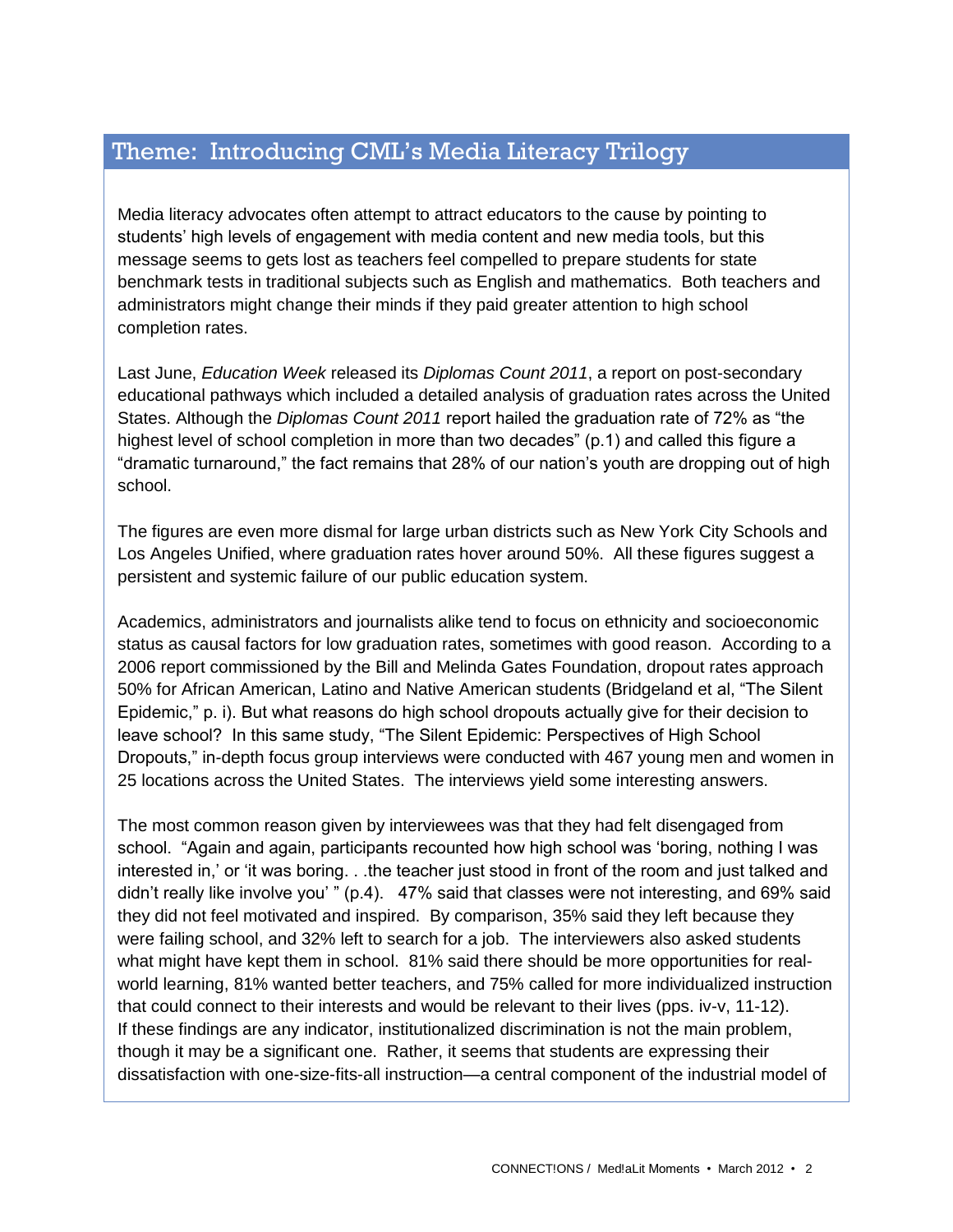education that has dominated American schooling since the opening decades of the  $20<sup>th</sup>$ century. In this light, media literacy instruction, with its capacity to engage students in both personal reflection and intellectual inquiry, looks less like a "frill" which schools can ill afford, and looks more like an instructional strategy which schools will need to integrate into their curriculum if they are to make any credible claim to relevance and inclusiveness.

In this issue of *Connections*, we introduce the CML Trilogy, which includes two e-books on the role of media literacy in the systemic change in education which is already underway; professional development materials for teachers interested in using the CML framework; and a comprehensive set of tools for media literacy instruction in the classroom. In our research section, we draw from the e-books to discuss a new paradigm of education which is less like a utopian dream and much more like an existing, expanding phenomenon. We also use 'diffusion of innovations' theory to discuss the role of media literacy educators as change agents in the educational system. And in the MediaLit Moment for this issue, your students will have the chance to study and debate the ethics of political campaign advertising.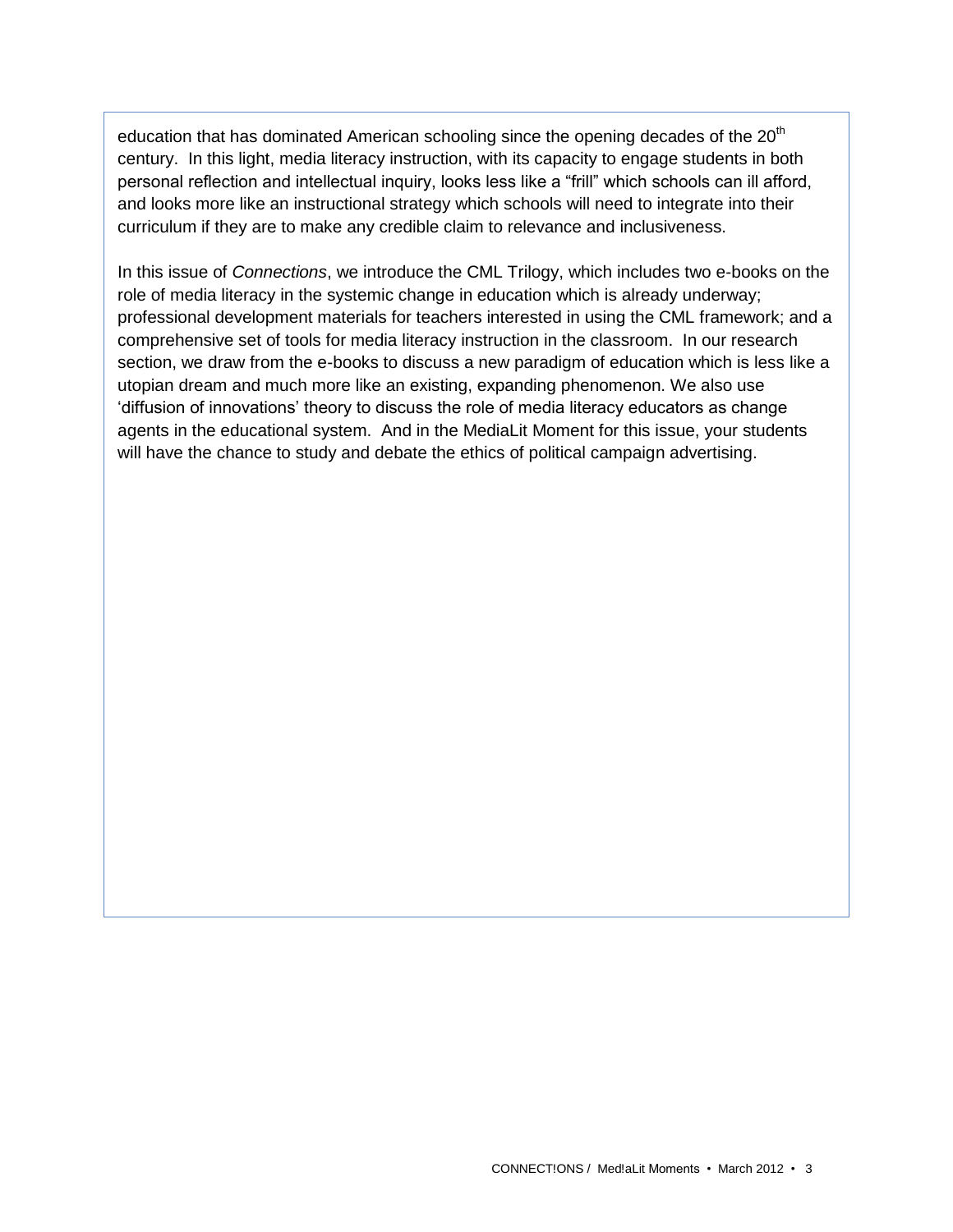### Research Highlights

### **The Revolutionary Power of Media Literacy Education in an Information Age**

In his 1988 book *Megatrends*, author John Naisbitt quips that we are "drowning in information and starved for knowledge." Naisbitt wrote his book over twenty years ago, yet schools are still acting as if this were not the case. University graduates who have familiarized themselves with the information base of separate disciplines deliver chunks of subject matter content to students, often through lecture and direct instruction. Students are conceptualized as containers for content, and are expected to store it, retrieve it and decant it onto the pages of standardized tests.

Yet somewhere in cyberspace, virtual clouds of data float above us, ready to rain down information at the touch of a button. Clearly, accessing information these days is not as important as what we do with it. It's easy enough to find that Lincoln signed the Emancipation Proclamation in 1863, but historians may differ on the reasons why he issued it at this time. So should we catalogue these differing views as information brought to us by the Web, or as opinions that need to be evaluated? Media literacy skills come into play as we ask, who published this? Who are the authors? Are they a credible source of information? If the Proclamation is criticized and the Confederacy cast in a favorable light, could the publishers be Southern revisionists attempting to completely re-frame the history of the Civil War?

Asking relevant, productive questions is the way to create knowledge from what once appeared to be inert and "uninterested" information. How do we learn to ask those questions? Through practice with critical thinking skills, many of which are defined in Bloom's Taxonomy of Knowledge, an educational tool discussed at some length in the e-books which introduce the CML Trilogy. How can we learn to ask questions for critical thinking in a systematic way? The CML framework of Key Questions and Core Concepts provides a reliable model for this process. Though the framework is specific to the field of media literacy, it has been field-tested time and again in classrooms across the world.

In 2010, the U.S. Department of Education published a National Educational Technology Plan which argued that schools should not simply integrate educational technologies into classroom instruction, but should also utilize them in the 'front office' to more effectively target the needs of individual students. In the e-books to the Trilogy, CML President and CEO Tessa Jolls conducts an in-depth exploration of the potential of new media and communications technologies to make systemic changes possible. For example, curricula published in physical textbooks were necessarily presented in a linear and sequential "cookbook" fashion. With the advent of the interactive textbook, curricula can be presented in dynamic, interchangeable modules—modules which can be used to investigate questions or issues of interest to students themselves.

The e-books differ somewhat in emphasis. The first in the series focuses on Change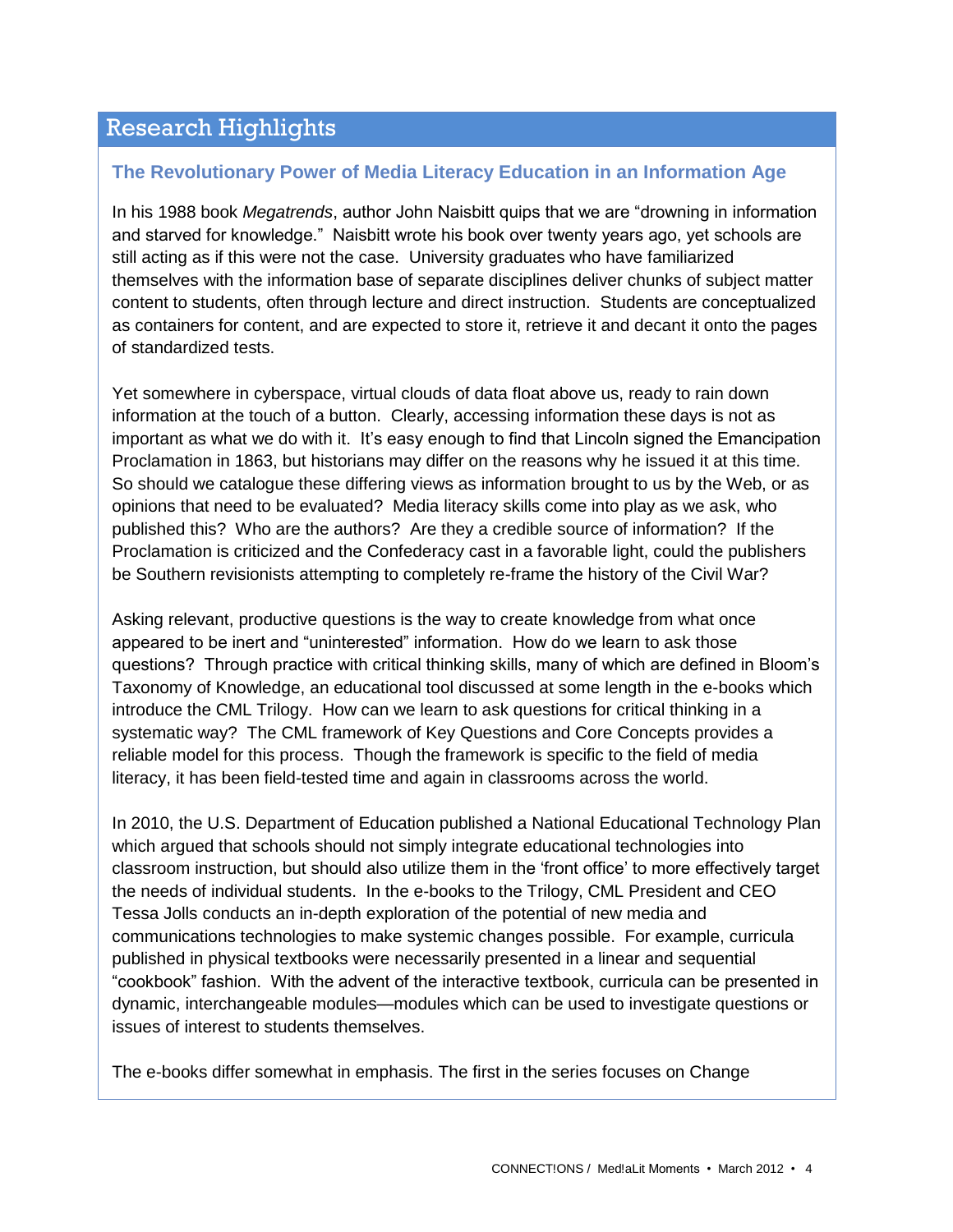Management and the revolutionary impacts of new media and communications technologies on our educational system. With so much information available from a wide array of sources, many of them authoritative, teachers have lost their monopoly on subject matter expertise. What should their role be now? The second e-book discusses the philosophy, history and practice of media literacy education for Deconstruction *and* Construction. For example, educators who are interested in implementing media literacy programs in their home institutions will find essential reading in the 'criteria for success' gleaned from previous media literacy implementations both large and small.

The e-books will be particularly useful for teachers, administrators and parents who are uncertain about the relative advantage of these technologies compared to the risks which their use entails. For decades, media literacy instruction has been used to build students' capacity to assess risks and make health-related decisions (e.g., nutrition, violence prevention). Where parents and schools are concerned about student exposure to harmful or otherwise undesirable content, media literacy education helps students make their own reasoned judgments about the value of the media messages they encounter.

The e-books also make clear that such risks present valuable opportunities to apply critical thinking skills to the social implications of the technologies which students use every day. For example, we can quickly identify and find friends and acquaintances, but what does this mean for safety and privacy? In thoroughly exploring the meanings and values which different people ascribe to these technologies, students also learn the ethics of citizenship in as digital age. Worried that students will use their smartphones in class to socialize, sext and bully? They could also forge relationships with local museum educators and help reinvigorate the arts program in your school. As the e-books and the rest of the materials in the Trilogy demonstrate, working with the philosophy and methods of media literacy can help turn such possibilities into a reality.

### **Media Literacy and the Diffusion of Innovations**

What enables and constrains the progress of media literacy as an educational reform? For some answers to that question, we turned to the body of scholarship on diffusion of innovations. In *Diffusion of Innovations*, a classic text now in its fifth edition, Everett Rogers defines an innovation as an idea, practice or object that is perceived as new by an individual or other unit of adoption (which could be as large as an entire corporation).

In the context of educational reform, change agents and clients are the main actors involved in adoption of innovations. Change agents attempt to influence clients' innovation decisions in a direction deemed desirable by a change agency (such as an educational organization).

Clients perceive—and judge—innovations by five main characteristics:

- 1) Relative advantage the degree to which an innovation is perceived as better than the idea it supersedes
- 2) Compatibility the degree to which an innovation is perceived as being consistent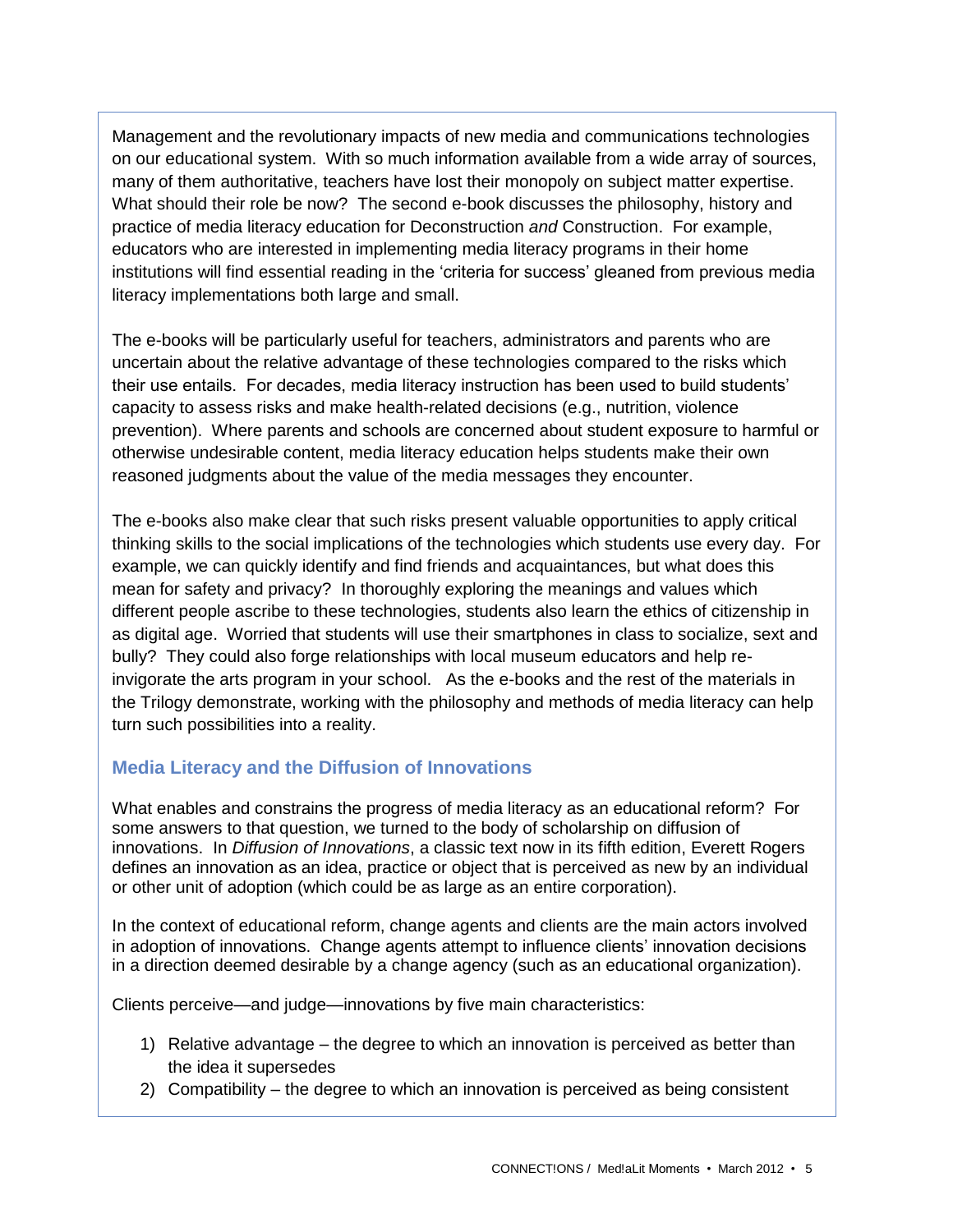with the existing values, past experiences and needs of potential adopters

- 3) Complexity the degree to which an innovation is perceived as difficult to understand and use
- 4) Trialability the degree to which an innovation may be experimented with on a limited basis
- 5) Observability the degree to which the results of an innovation are visible to others

Of these attributes, the framework of Key Questions and Core Concepts excels in terms of trialability and observability. Teachers can use them to create a short activity, a unit, or an entire curriculum; and teachers can observe increased student engagement, as well as evidence that students have demonstrated skills called for in state standards. In addition, educators are likely to discover that they can readily create simple lessons before they move on to crafting something more sophisticated.

Perceived incompatibility is one of the major barriers to adoption of media literacy education in school settings. Rogers' text includes many short case studies, and one of these, the federal Million Solar Roofs initiative, provides insight on the difficulties which media literacy advocates often encounter in schools. Begun in 1997, the goal of the program was to populate one million rooftops across the nation with solar power by 2010. The federal government relied on utility companies to promote their diffusion. However, in 1999 one survey revealed that only 2.5% of utility companies nationwide had adopted the technology. Why was the adoption rate so low? According to the author of the study, most utility company managers perceived solar technologies as potentially disruptive to the centralized operations of their companies. With standard power systems, electricity is transmitted from a central power plant to a series of substations, and then to individual homes. Photovoltaic cells, which are installed on individual homes, are decentralized, modular and easily disconnected from the utility grid.

The centralized system of electrical transmission is similar to the teaching and delivery of curriculum in most K-12 schools. Administrative personnel, who play roles similar to power company managers, are in charge of annual coordination and planning of curricula across the entire school. Teachers are analogous to substations, and students are comparable to individual utility customers. A direct, centralized system of transmission of knowledge is maintained. Moreover, the curricular framework of most schools is generally linear, sequential, and divided strictly by discipline. By comparison, the framework of Key Questions and Core Concepts of media literacy can be used to create lessons which are integrated across the entire curriculum. In addition, lessons may be combined in a modular fashion to create units based on a particular theme, key question or problem.

One basic principle of the diffusion of innovations is that people who have experience using an innovation are more likely to advocate for its adoption. The great majority of the utility managers surveyed in the study possessed substantial knowledge about photovoltaic cells, but had no experience with incorporating them into the operations of their companies.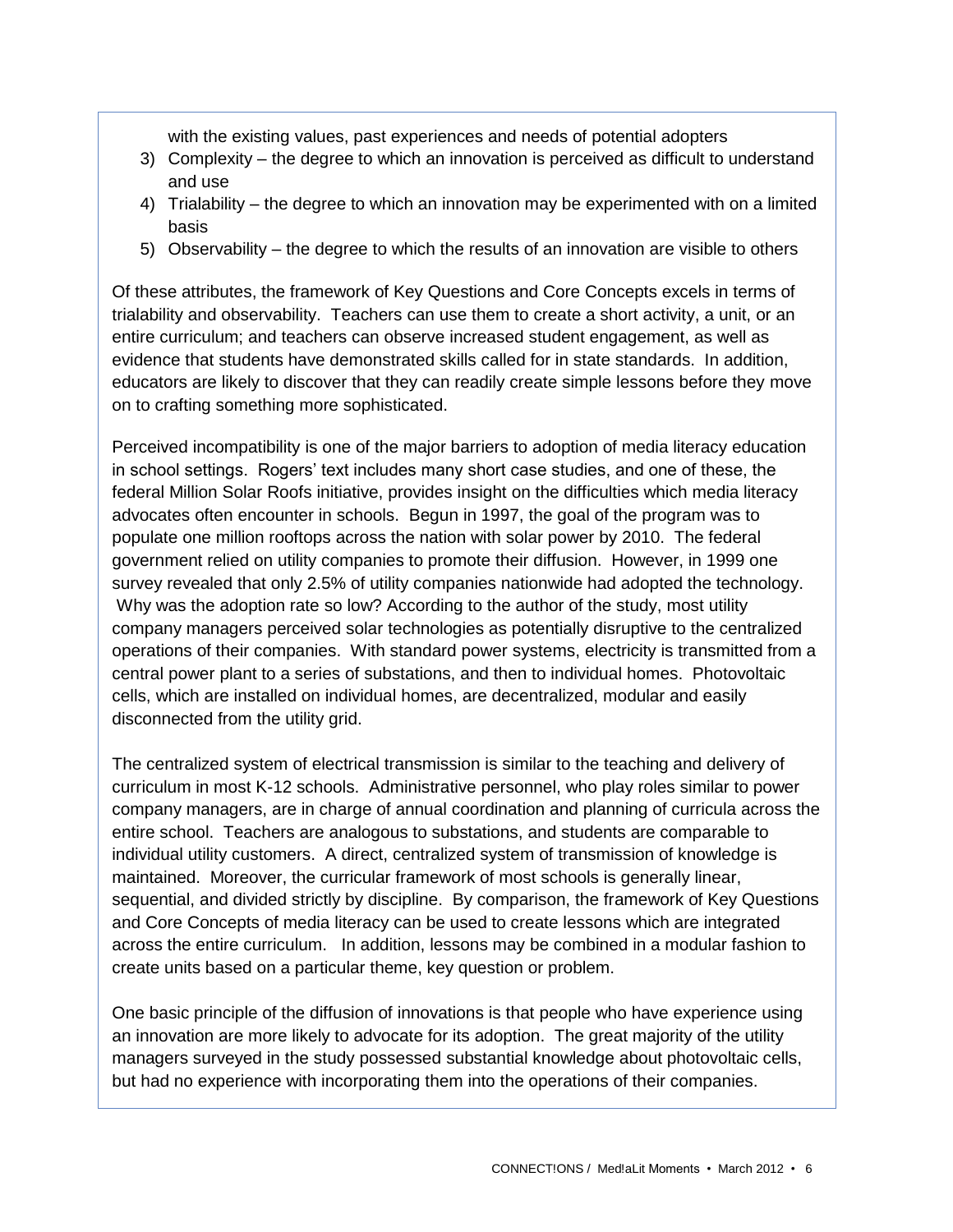Without such experience, they were more likely to perceive PV technologies as a 'misfit' for their organization. Similarly, some school principals understand the basic principles of media literacy instruction, but few have had experience with the teaching or delivery of media literacy curricula. Unfortunately, that lack of experience often leads them to perceive media literacy as a fragmenting, time-consuming "add-on" to the curriculum.

Rogers posits five stages in the innovation-decision process:

- 1) Knowledge when the client is exposed to an innovation's existence and gains an understanding of how it functions
- 2) Persuasion when the client forms a favorable or unfavorable attitude towards the innovation
- 3) Decision when the client engages in activities that lead to a choice to adopt or reject the innovation
- 4) Implementation when the client puts a new idea into use
- 5) Confirmation when the client seeks reinforcement of an innovation-decision already made, though he/she may reverse this decision if exposed to conflicting messages about the innovation

According to Rogers, communication, including communication through mass media channels, is often sufficient to bring clients to the knowledge stage. Persuasion is a different matter, however. Diffusion investigations show that most individuals do not evaluate an innovation on the basis of scientific studies. Instead, most people depend upon a subjective evaluation conveyed to them from other individuals like themselves who have already adopted the innovation.

The interpersonal nature of persuasion raises the bar for the change agent. She will need to establish an "information exchange relationship" (p. 369) with her potential clientele. She will need to convince them that she is credible, competent and trustworthy, and she must show understanding and empathy for clients' needs and problems.

If the client is an organization, like a school, the change agent may also pursue strategies which can bring the organization to critical mass, the point at which enough members have decided to adopt the innovation that it becomes self-sustaining. In addition to seeking champions of the innovation among organization leaders, she may recruit change 'aides' from the organization's rank-and-file members. Rogers writes, "The innovation should be introduced to intact groups in the system whose members are likely to be relatively more innovative" (p.361). Rogers points to corporate research and development units as such a group. In the school setting, venturesome, innovative teachers are very likely to play this role.

Implementations conducted by CML which follow a train-the-trainer format are intended to build such a critical mass. If school leaders have developed a rapport with CML staff, demonstrate an understanding of the philosophy of media literacy education, and have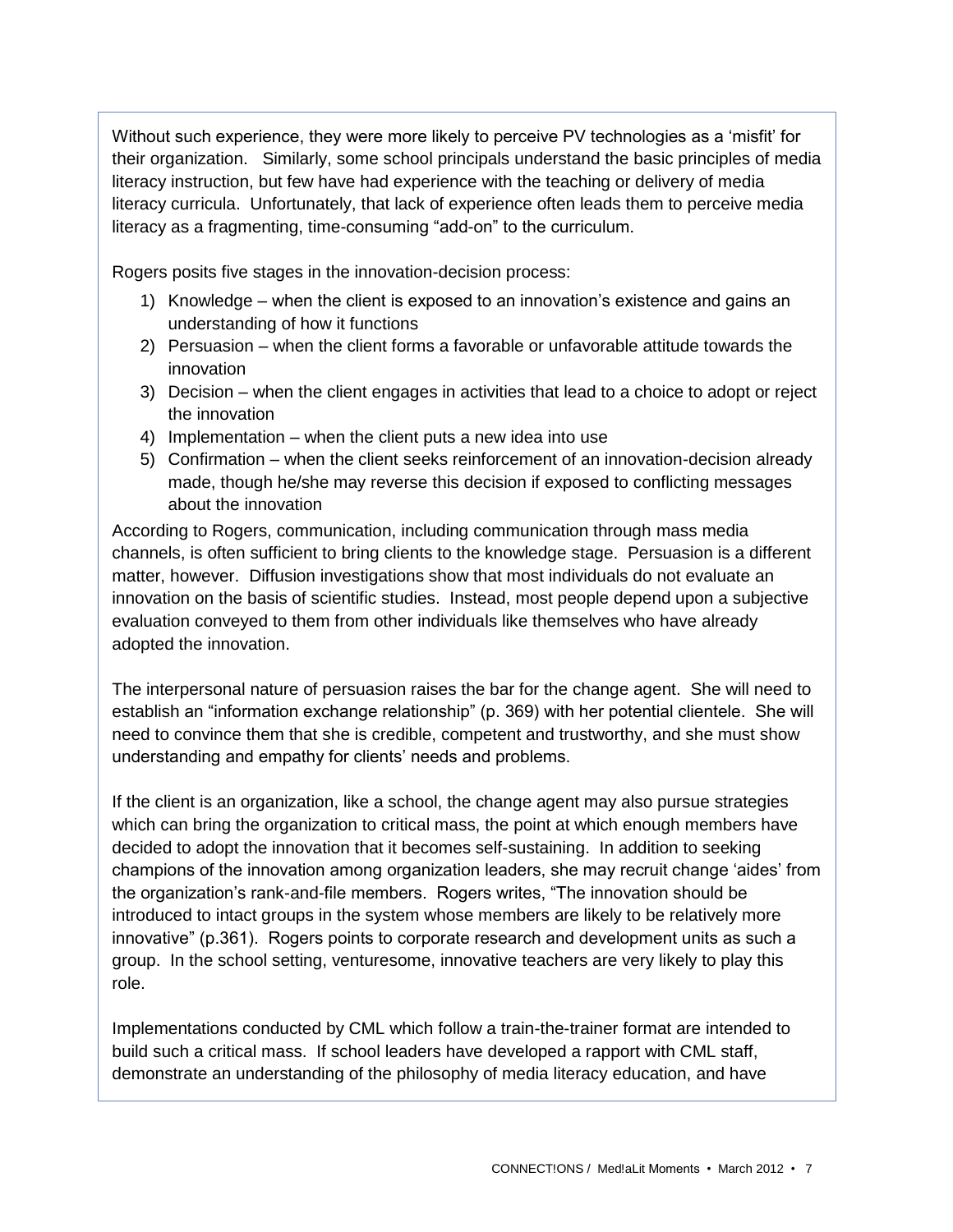indicated interest in a trial implementation, CML staff train a volunteer corps of teachers in the use of the framework. If this group is confident that the framework can be used to enhance instruction, they move the school towards critical mass by sharing their knowledge and expertise with other teachers.

For schools that have undertaken a trial implementation of media literacy instruction, reinvention may become a powerful force in favor of adoption. According to Rogers, whenever an organization begins to implement an innovation, it enters a stage of redefining and restructuring, ". . .when the innovation is re-invented so as to accommodate the organization's needs and structure more closely. . . ." (422). Earlier, we discussed the problem of the perceived incompatibility of media literacy instruction with centralized school curricula. In the re-defining/restructuring stage of implementation, however, the flexibility and adaptability of the framework of Key Questions and Core Concepts is likely to become evident to school leaders. They are also likely to feel that they have an ownership stake in this new idea.

Through re-invention, what once appeared incompatible to some members of the school community now appears to be an excellent match. And the thing that some media literacy advocates perceive as one of the greatest liabilities of the movement may be recognized as one of its greatest assets.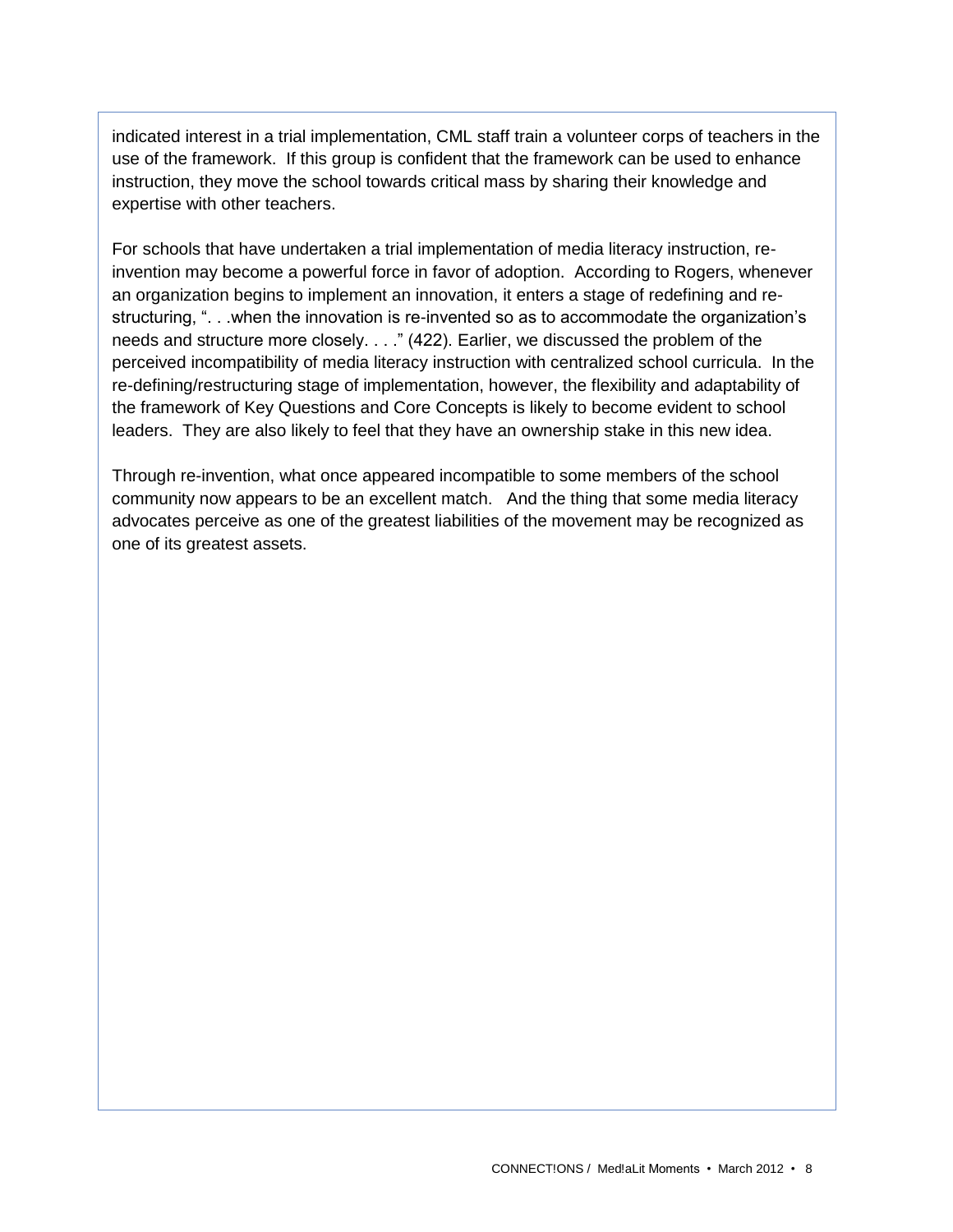| <b>CML News</b>                                                                                        |                                                                                                                                                                                                                                                                                                                                                                                                                                                                                                                                                                                                                                                                                                                                                                                                                                                                                                                                                                                                                                                                                                                                                                                                       |
|--------------------------------------------------------------------------------------------------------|-------------------------------------------------------------------------------------------------------------------------------------------------------------------------------------------------------------------------------------------------------------------------------------------------------------------------------------------------------------------------------------------------------------------------------------------------------------------------------------------------------------------------------------------------------------------------------------------------------------------------------------------------------------------------------------------------------------------------------------------------------------------------------------------------------------------------------------------------------------------------------------------------------------------------------------------------------------------------------------------------------------------------------------------------------------------------------------------------------------------------------------------------------------------------------------------------------|
| <b>The Voices</b><br>оf<br><b>Media Literacy</b>                                                       | As part of The Voices of Media Literacy project, we<br>are pleased to announce that the interview with media<br>literacy pioneer Jean-Pierre Golay is now available!<br>Jean-Pierre Golay, former director of the Centre<br>d'Initiation aux Communications de Masse (CIC),<br>Lausanne, Switzerland, pioneered media literacy<br>programs during the Nazi era, uncovering the power<br>of propaganda and introducing the first educational<br>television programs in Switzerland. He is now retired<br>and living in Madison, Wisconsin.<br>Find this interview and many others by going to:<br><b>Voices of Media Literacy</b>                                                                                                                                                                                                                                                                                                                                                                                                                                                                                                                                                                      |
| <b>Just Released:</b><br><b>CML Trilogy for AnyTime,</b><br><b>AnyWhere Media Literacy</b><br>Learning | Media Literacy: A System for Learning AnyTime,<br>AnyWhere.<br>This just released Trilogy offers everything you need<br>for applying CML's framework for media literacy to all<br>curricular subjects - any time, any where! The Trilogy<br>includes: Change Management, Deconstruction, and<br>Construction. Each part of the Trilogy is introduced in<br>an e-book written by CML President Tessa Jolls, and<br>includes a Professional Development module<br>featuring the Five Core Concepts and Five Key<br>Questions for media literacy, and a comprehensive<br>section on Tools for Implementation and curriculum<br>planning. This complete package, which expands on<br>the earlier work, A System for Change, is an ideal<br>resource for administrators and staff who want to<br>implement a comprehensive and systematic media<br>literacy program in their district or school with a<br>research-based framework. Read the e-books here:<br><b>Change Management</b> and<br><b>Deconstruction/Construction (free). All Trilogy</b><br>materials including Professional Development<br>modules and Tools for Implementation will be<br>available for purchase through CML's online store. |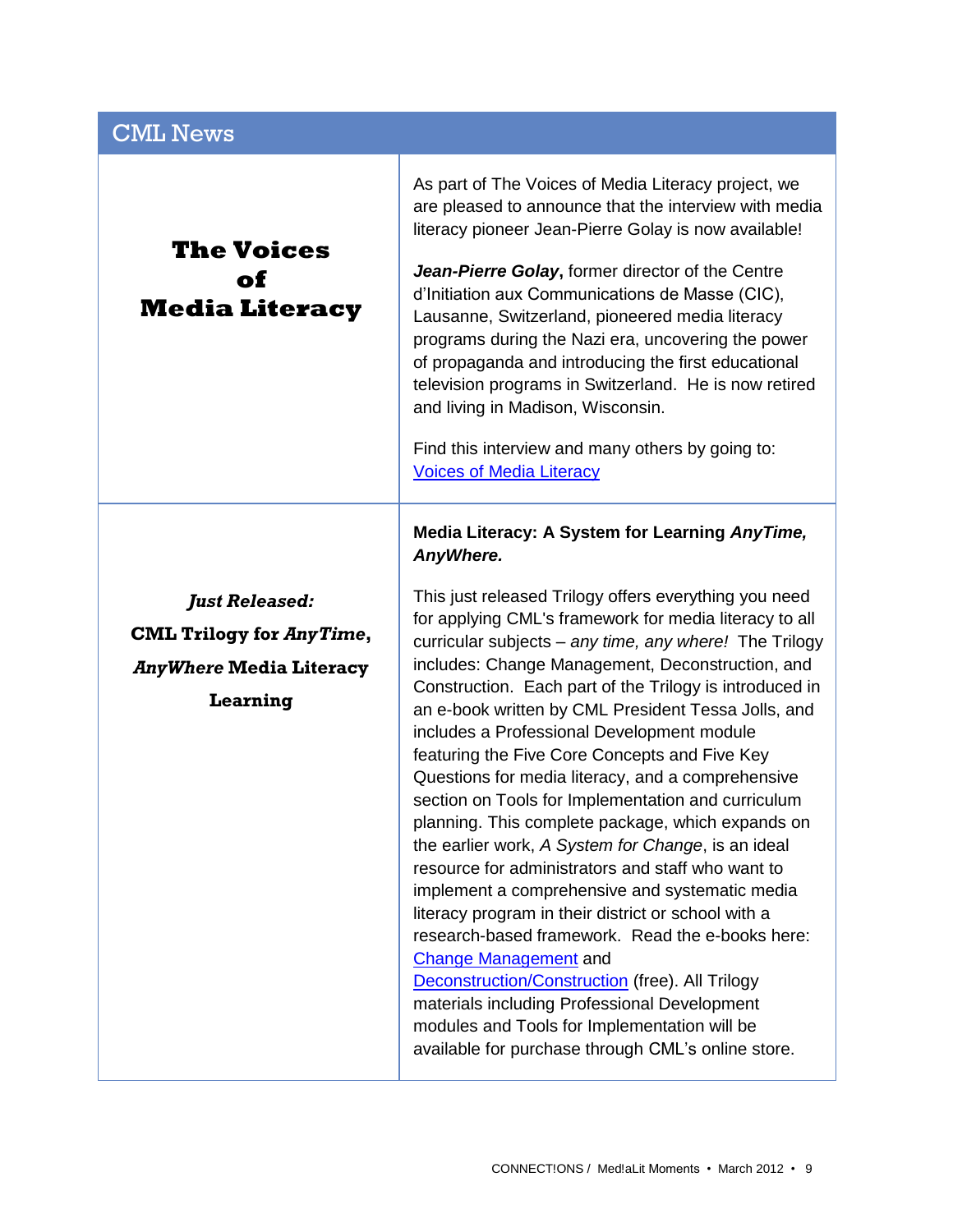### **CONSORTIUM** for **MEDIA LITERACY**

**Uniting for Development** 

#### **About Us…**

The Consortium for Media Literacy addresses the role of global media through the advocacy, research and design of media literacy education for youth, educators and parents.

The Consortium focuses on K-12 grade youth and their parents and communities. The research efforts include nutrition and health education, body image/sexuality, safety and responsibility in media by consumers and creators of products. The Consortium is building a body of research, interventions and communication that demonstrate scientifically that media literacy is an effective intervention strategy in addressing critical issues for youth.

[www.consortiumformedialiteracy.org](http://www.consortiumformedialiteracy.org/)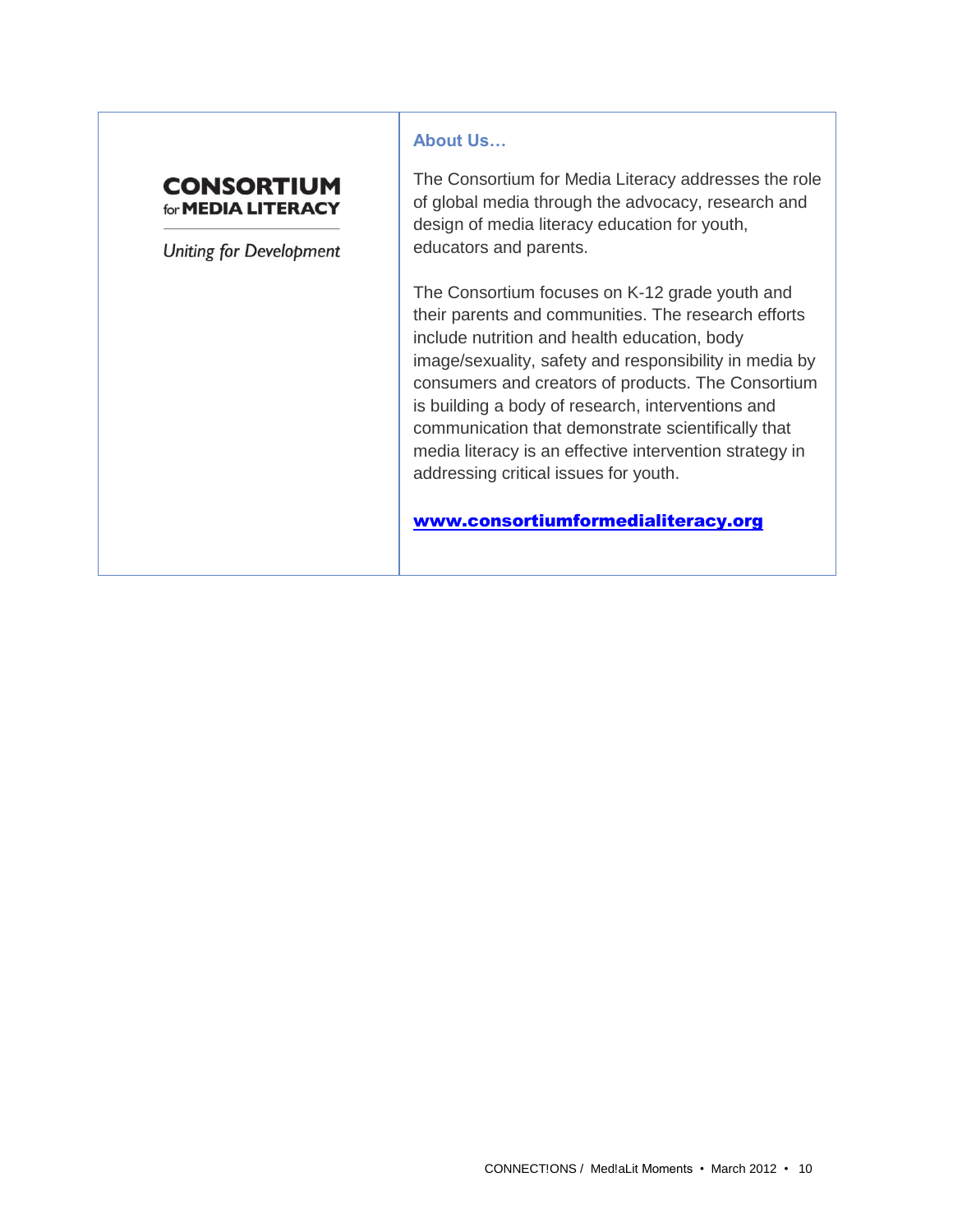# Resources for Media Literacy

**Teaching Tip:** Involve the parents of your students in media literacy education by encouraging the continued practice of the 5 Key Questions and Core Concepts at home. Just like establishing good nutritional habits, parents play an important role in developing their child's media diet**.** 

### **Obama Administration Issues Consumer Privacy Bill of Rights**

On February 22<sup>nd</sup>, the White House released its new report "Consumer Data Piracy in a Networked World: A Framework for Protecting Privacy and Promoting Innovation in the Global Digital Economy." Noting that federal data privacy statutes have been enacted for specific sectors, such as healthcare, education, and financial services, the Obama Administration intends the report to act as a spur to legislation which would 1) address data privacy issues for the public as a whole; and 2) articulate a consistent set of privacy policies to reduce uncertainty for businesses and inspire trust among consumers.

The report builds on a December 2010 "Privacy and Innovation Green Paper" written by a Department of Commerce Internet Policy Task Force. In drafting its recommendations, the task force consulted with multiple stakeholders, including companies, trade groups, privacy advocates, academics, State Attorneys General, and Federal civil and criminal law enforcement representatives. The Administration hopes to coordinate a similar process in which stakeholders will apply the seven-point Consumer Privacy Bill of Rights contained within the White House report to specific business contexts.

Finally, the Administration intends to generate:

- 1) Congressional legislation
- 2) Industry codes of conduct
- 3) Strong enforcement mechanisms (enforced by the Federal Trade Commission)
- 4) Engagement with international partners to arrive at a framework of globally recognized fair information practice principles

The Consumer Privacy Bill of Rights includes the following:

- Individual Control Consumers have a right to exercise control over what personal data companies collect from them and how they use it.
- Transparency Consumers have a right to easily understandable and accessible information about privacy and security practices.
- Respect for Context Consumers have a right to expect that companies will collect, use and disclose personal data in ways that are consistent with the context in which consumers provide the data.
- Security Consumers have a right to secure and responsible handling of personal data.
- Access and Accuracy Consumers have a right to access and correct personal data in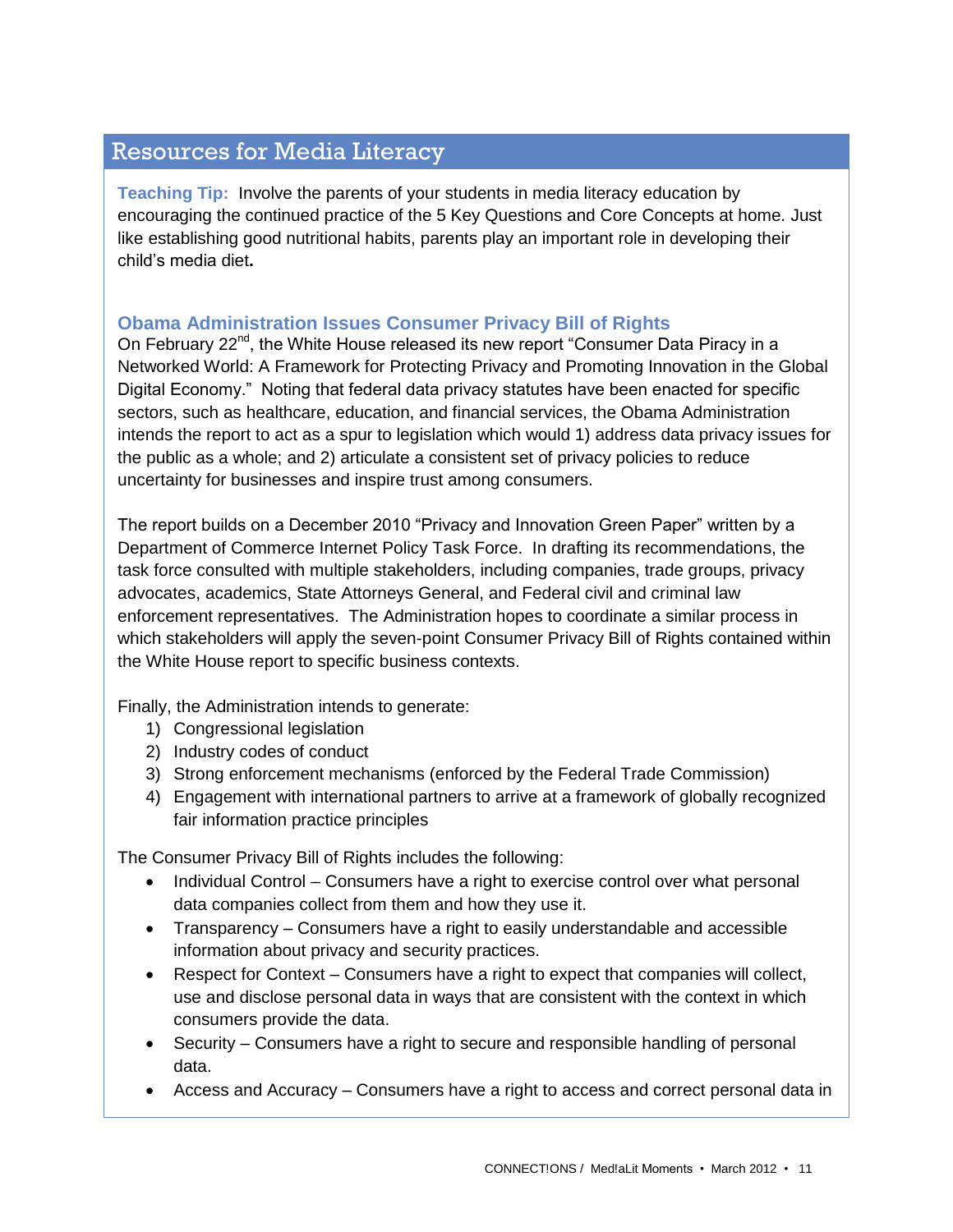usable formats, in a manner that is appropriate to the sensitivity of the data and the risk of adverse consequences to consumers if the data is inaccurate.

- Focused Collection Consumers have a right to reasonable limits on the personal data that companies collect and retain.
- Accountability Consumers have a right to have personal data handled by companies with appropriate measures in place to assure they adhere to the Consumer Privacy Bill of Rights.

The report also makes recommendations and comments on important secondary issues covered by these rights. For example, data brokers have no direct contact with consumers, so consumer control of data may be impractical. To address this problem, the Administration recommends that brokers provide abundant and transparent information on their data sharing practices. In its commentary on the Accountability principle, the report suggests that companies train employees in fair information practice principles, conduct full information audits as appropriate, and ensure that third parties are under enforceable contractual obligations to the Consumer Privacy Bill of Rights.

For more information, and to access this report, point your web browser to:

<http://www.whitehouse.gov/sites/default/files/privacy-final.pdf>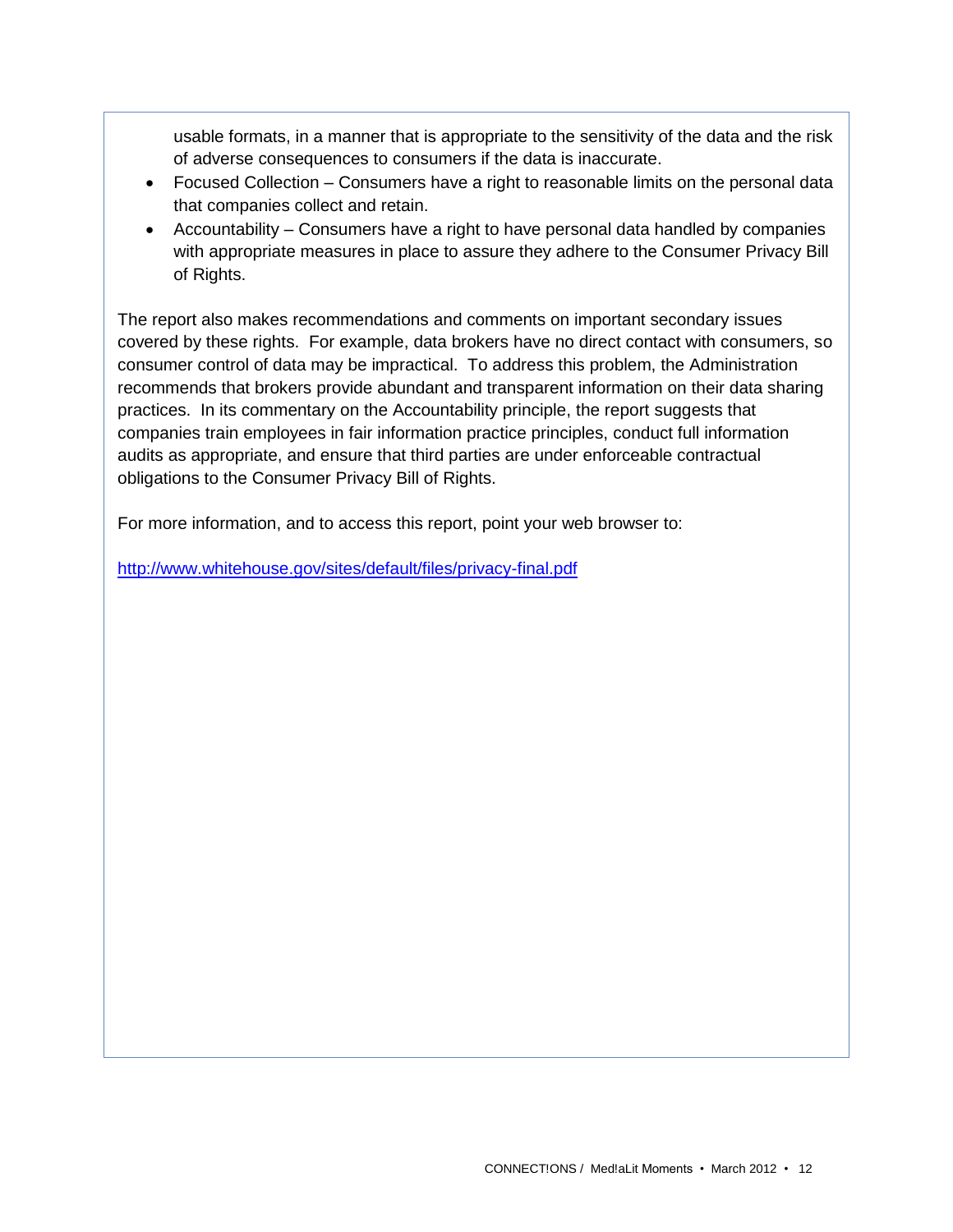# Med!aLit Moments

### **How to Edit a Candidate**

In 1960, Richard Nixon didn't think about the possibility that his unshaven, haggard appearance could influence viewer responses to him during his debate with John F. Kennedy. Fifty years later, tens of millions of dollars are spent each election cycle for televised political advertisements. According to a recent story in the *Washington* Post, expenditures on television advertisements for the 2012 presidential campaign are already approaching \$70 million ("Tracking TV ads in the presidential campaign," 15 February, 2012).

Between 1960 and 2012, it has practically become a tradition for producers of television ads for one candidate to use heavily edited excerpts of appearances by opposing candidates to evoke highly unfavorable impressions of both them and their policies. In this MediaLit Moment, your students will have the opportunity to examine the edited 'gaffe,' both as media technique and rhetorical strategy for re-framing the representation of candidates. Along the way, your students may be motivated to articulate what they see as the rules of fair play for campaign advertising.

### **Have students compare a televised interview of a political candidate with a political advertisement which contains an excerpt of the interview**

**AHA!:** The political ad turned the candidate I saw in the interview into a very different person!

**Key Question #2:** What creative techniques are used to attract my attention? **Core Concept #2:** Media messages are constructed using a creative language with its own rules.

**Key Question #5:** Why is this message being sent? **Core Concept #5:** Most media messages are organized to gain profit and/or power

**Grade Level:** 8-10

**Materials:** high speed internet connection, computer, data projector, screen

**Activity:** Introduce students to the topic by asking them if they've seen any of the political ads for the 2012 campaign season, and ask them if there are any they really liked or disliked. Explain that in this lesson, they'll get to see the difference between a political ad and a news interview.

Lest your students believe you're teaching from a partisan point of view, you may want to visit FlackCheck.org for critiques of ads by both Democratic and Republican candidates. This particular ad was chosen for no other reason than to facilitate the lesson and generate discussion.